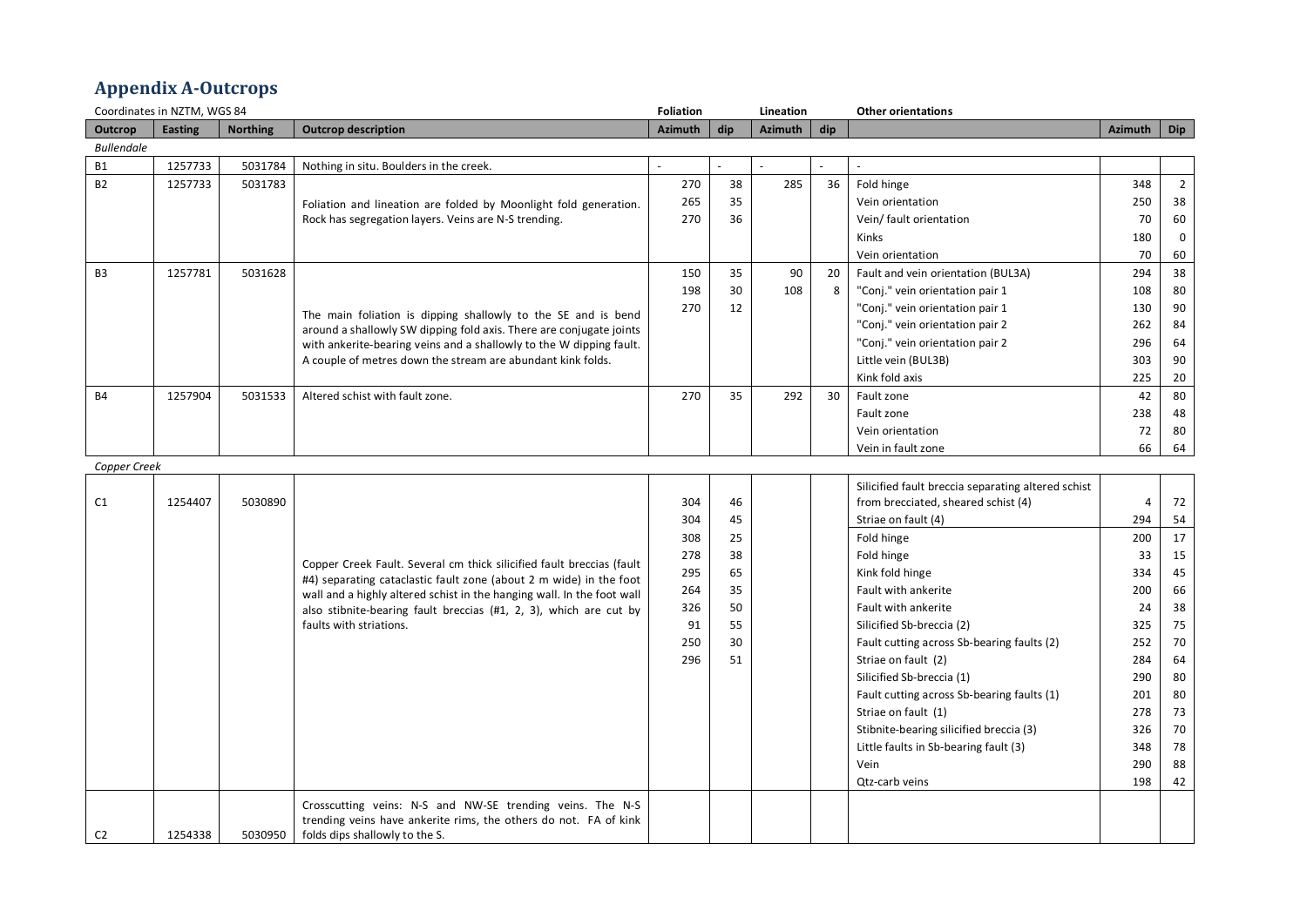| Outcrop | <b>Easting</b> | <b>Northing</b> | <b>Outcrop description</b>                                            | <b>Azimuth</b> | dip | Azimuth | dip |                               | <b>Azimuth</b> | <b>Dip</b> |
|---------|----------------|-----------------|-----------------------------------------------------------------------|----------------|-----|---------|-----|-------------------------------|----------------|------------|
| C3      | 1254433        | 5030864         |                                                                       | 278            | 35  |         |     | <b>Crosscutting Qtz Veins</b> | 130            | 90         |
|         |                |                 | Greyschist with kink folds with ankerite along the foliation and in   | 160            | 65  |         |     | Kink fold axis                | 208            | 32         |
|         |                |                 | veins. On the S facing slope is the Copper Creek fault zones with     |                |     |         |     | Fault zone                    | 14             | 80         |
|         |                |                 | silicified breccia (max. 50 cm wide)                                  |                |     |         |     |                               | 18             | 48         |
|         |                |                 |                                                                       |                |     |         |     | Fault surface (3)             | 12             | 55         |
|         |                |                 |                                                                       |                |     |         |     | Slickensides (3) (about)      | 12             | 55         |
|         |                |                 | A c. 10-20 cm wide fault zone. Within the fault zone the foliation is |                |     |         |     |                               |                |            |
| C4      | 1254446        | 5030826         | rotated parallel to the fault surfaces.                               | 255            | 35. | 258     | 35  | fault                         | 223            | 70         |

| N1               | 1271535 | 5063155 | Not in-situ block of diatreme breccia, some components up to 60<br>cm. Components are schist, "marble", metabasites, lamprophyre.                                                                                                               |     |    |                                |     |    |
|------------------|---------|---------|-------------------------------------------------------------------------------------------------------------------------------------------------------------------------------------------------------------------------------------------------|-----|----|--------------------------------|-----|----|
| N <sub>2</sub> a | 1271515 | 5063200 | Close to S' border of the diatreme. Lamprophyre dike in contact to<br>schist breccia.                                                                                                                                                           |     |    |                                |     |    |
| N <sub>2</sub> b | 1271503 | 5063173 | In southern boundary of diatreme with several metre big blocks of<br>greyschist. Here no lamprophyre dikes or components. Towards<br>the centre of diatreme, components get smaller and are just a few<br>cm or dm big. More lamprophyre dikes. |     |    |                                |     |    |
| N2c              | 1271459 | 5063197 | Centre of diatreme. The diatreme breccia has components several<br>dm big. Lots of bracken overgrowth.                                                                                                                                          |     |    |                                |     |    |
| N <sub>3</sub>   | 1271388 | 5063227 | Corner Dike in contact to Diatreme breccia. Some of the thinner<br>dikes branch of the main dike and follow the steeply, N-dipping<br>joints.                                                                                                   |     |    | Contact diatreme-lamprophyre   | 5   | 75 |
| N3b              | 1271339 | 5063254 | Outside the diatreme on a grassy slope. Some small $(2.5 \text{ m}^2)$<br>outcrops of greyschist and lamprophyre.                                                                                                                               | 140 | 25 |                                |     |    |
| Mt Alta          |         |         |                                                                                                                                                                                                                                                 |     |    |                                |     |    |
| A1               | 1280157 | 5065097 | Silicified breccia with schist clasts and ankerite; 30-350 cm wide;                                                                                                                                                                             |     |    | Silicified fault breccia       | 270 | 62 |
|                  |         |         | joints cut at least the schist and are sometimes covered in orange<br>mineral (presumably replaced ankerite).                                                                                                                                   |     |    | Joint                          | 10  | 90 |
| A1.2             | 1280166 | 5065108 | S end of diatreme, lamprophyre crosscutting schist along joint                                                                                                                                                                                  |     |    | Carbonate vein (very straight) | 202 | 70 |
| A1.3             | 1280166 | 5065108 | A lamprophyre dike within the schist-dominated diatreme breccia,<br>in centre of dike is a "vein" of the sparry carbonate                                                                                                                       |     |    | Carbonate impregnated surface  | 25  | 35 |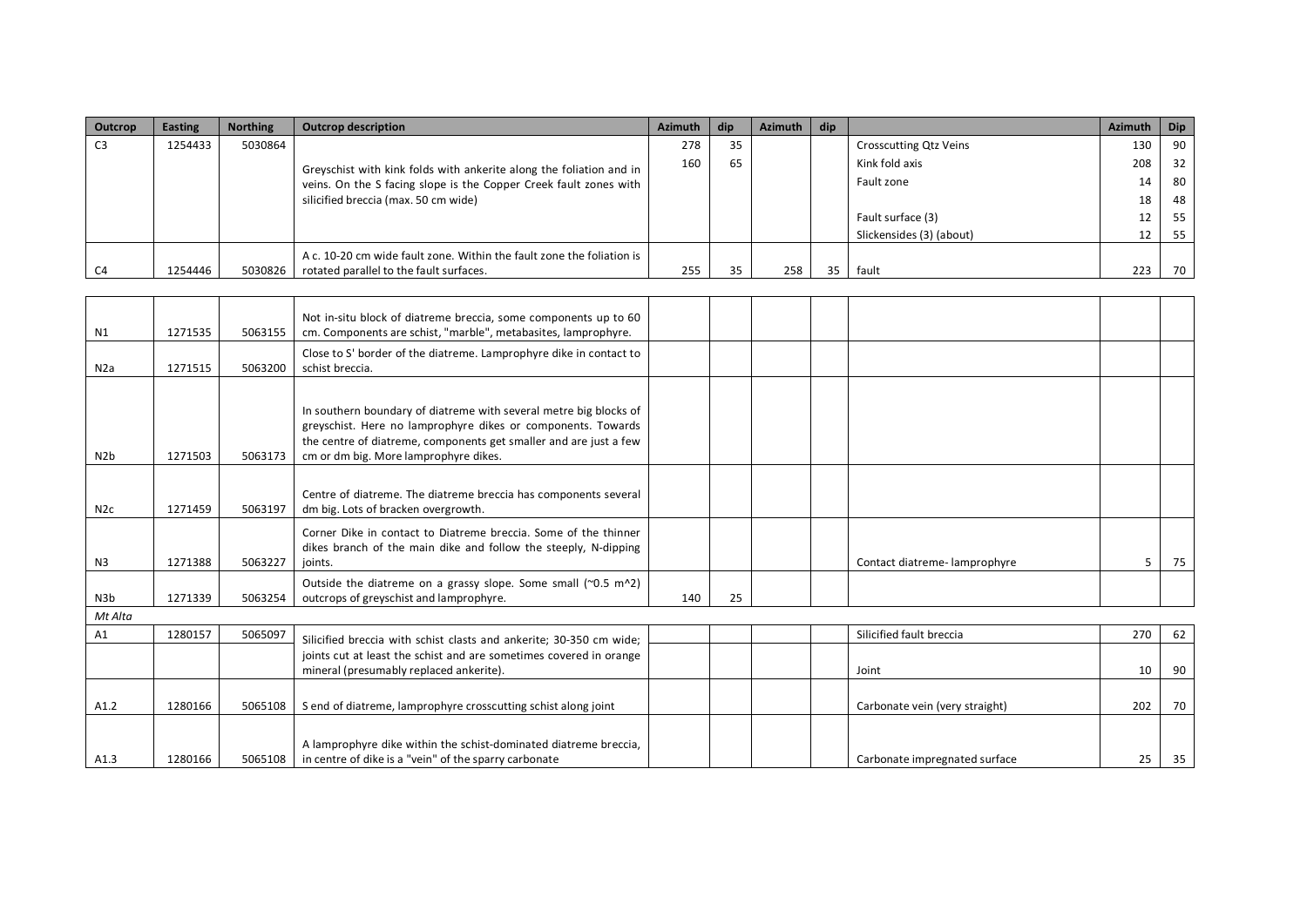| Outcrop        | <b>Easting</b>               | <b>Northing</b> | <b>Outcrop description</b>                                                                                                                                                                                                                                                                                                                                                                                                                                                                            |            | dip      | <b>Azimuth</b> | dip |                                                 | <b>Azimuth</b>               | <b>Dip</b>                 |
|----------------|------------------------------|-----------------|-------------------------------------------------------------------------------------------------------------------------------------------------------------------------------------------------------------------------------------------------------------------------------------------------------------------------------------------------------------------------------------------------------------------------------------------------------------------------------------------------------|------------|----------|----------------|-----|-------------------------------------------------|------------------------------|----------------------------|
| A2             | 1280171                      | 5065125         | Lamprophyre sill in fine grained breccia (<1mm). Just a few metres<br>on, breccia contains several dm big clasts. Carbonate veins crosscut<br>the contact of breccia-lamprophyre. In the lamprophyre are several<br>dm-big lenses rich in sparry carbonate.                                                                                                                                                                                                                                           |            |          |                |     | Carbonate veins                                 | 80                           | 90                         |
| A2.3           | 1280160                      | 5065115         | At outer rim of diatreme.                                                                                                                                                                                                                                                                                                                                                                                                                                                                             |            |          |                |     |                                                 |                              |                            |
| AJ1            | 1280169                      | 5065106         | In diatreme                                                                                                                                                                                                                                                                                                                                                                                                                                                                                           |            |          |                |     |                                                 |                              |                            |
| AJ2            | 1280169                      | 5065106         | In diatreme                                                                                                                                                                                                                                                                                                                                                                                                                                                                                           |            |          |                |     |                                                 |                              |                            |
|                | Treble Cone& Black Peak area |                 |                                                                                                                                                                                                                                                                                                                                                                                                                                                                                                       |            |          |                |     |                                                 |                              |                            |
| T1             | 1271396                      | 5049804         | Adjacent to a scree covered fault is a roughly 30m wide ankeritic<br>alteration halo. The intensity of alteration differs across foliation.<br>The scree covering the fault comprises components made of silicified<br>breccias and the rock close to the fault contains ankerite veins,<br>occasionally with quartz in the centre. In the scree are also<br>components of schist which are slightly kinked with ankerite veins<br>striking parallel to the fold hinges but not the fold axial plane. | 227<br>210 | 18<br>22 |                |     | Vein orientation                                | 30                           | 45                         |
| T1.5           | 1271067                      | 5051052         | Outcrop with kink folds in mica-rich greyschist, might be in situ, but<br>as it is so far down the slope this is not certain. Conjugate kink folds<br>enclose an angle of roughly 40°. The schist has "rusty spots" due to<br>weathering                                                                                                                                                                                                                                                              |            |          |                |     |                                                 |                              |                            |
| T2             | 1270409                      | 5051825         | Some ankeritic breccias and veined rocks in scree.                                                                                                                                                                                                                                                                                                                                                                                                                                                    |            |          |                |     |                                                 |                              |                            |
| T3             | 1269180                      | 5052808         | Several meter thick band of greenschist in greyschist with veins of<br>very coarse grained quartz and Fe-carbonate.                                                                                                                                                                                                                                                                                                                                                                                   |            |          |                |     |                                                 |                              |                            |
| <b>T4</b>      | 1269201                      | 5053871         | Micaceous greenschist which is altered adjacent to a several meter<br>wide fault zone. The fault zone strikes roughly 100 and dips about<br>vertically. In scree are pieces of breccias and slightly kinked schist.<br>Foliation dips shallowly (ca. 20°) towards the W                                                                                                                                                                                                                               |            |          |                |     | gtz-ankerite vein                               | 10                           | 80                         |
| T <sub>5</sub> | 1269232                      | 5052832         | Greenschist with bands of Qtz-Fe carbonate veins, which are<br>boudinaged. Fold hinges dip 14/5. The greenschist itself can contain<br>chunky carbonate.                                                                                                                                                                                                                                                                                                                                              |            |          |                |     |                                                 |                              |                            |
| T <sub>6</sub> | 1269510                      | 5052887         | Greenschist with slight kink folds and related faults. Very subtle<br>alteration with tiny veinlets following the foliation in the greenschist.                                                                                                                                                                                                                                                                                                                                                       | 173        | 15       |                |     | Kink fold axis                                  | 240                          | 10                         |
| T7             | 1271499                      | 5050792         | Scree covered fault zone with altered greenschist N of it and altered<br>greyschist south of it. In the greenschist, the alteration halo is<br>around 3 m wide (includes green and greyschist). Joints striking N<br>and ENE. Thick ankerite vein is cut by N-striking joints.                                                                                                                                                                                                                        |            |          |                |     |                                                 |                              |                            |
| T <sub>8</sub> | 1272576                      | 5049360         | Greyschist with red staining following foliation. The staining fluid<br>came in from the adjacent joint.                                                                                                                                                                                                                                                                                                                                                                                              |            |          |                |     | Joints<br>Joints<br>Joints<br>Qtz vein<br>Joint | 29<br>28<br>278<br>62<br>350 | 82<br>80<br>85<br>85<br>68 |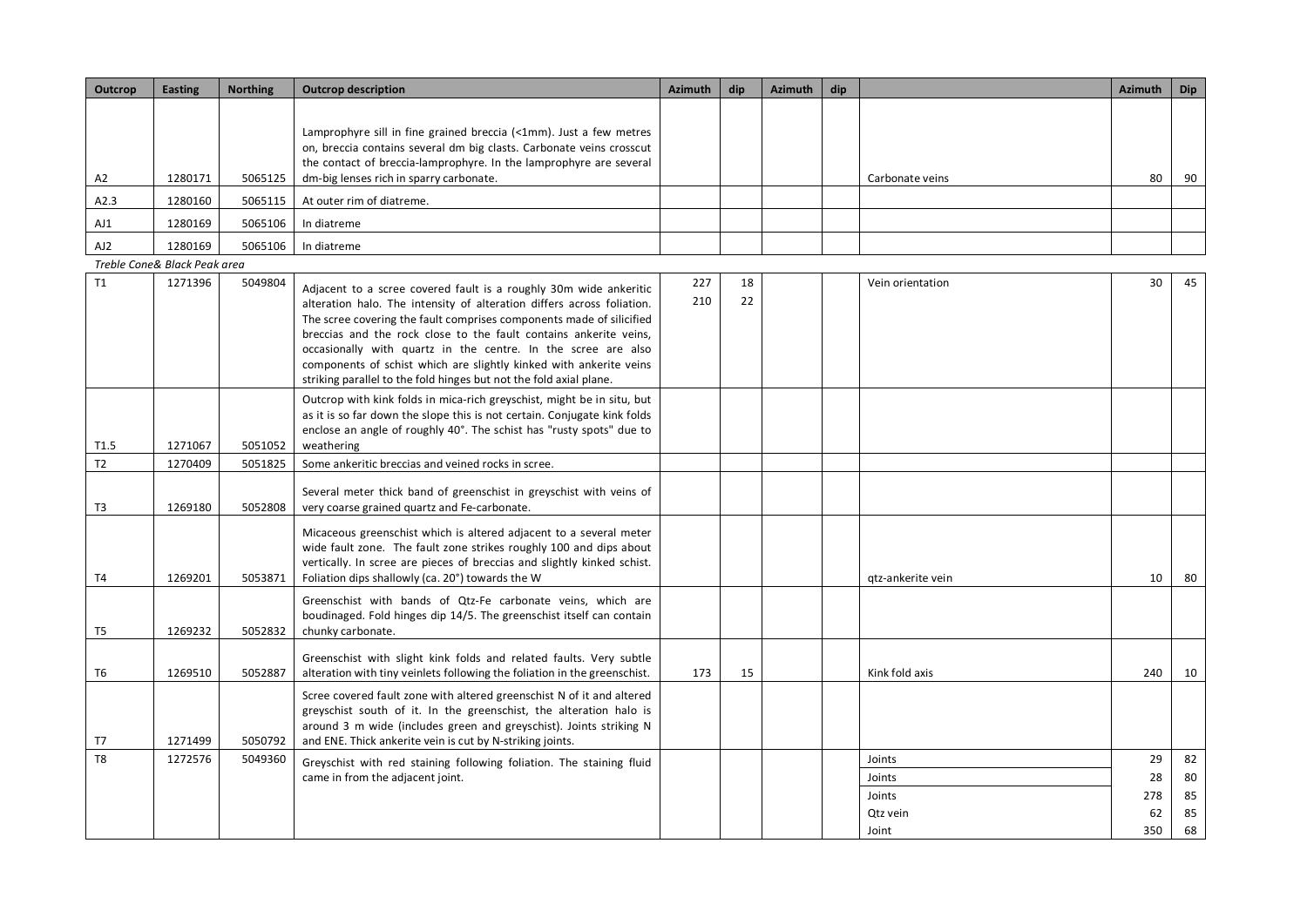| Outcrop         | Easting | <b>Northing</b> | <b>Outcrop description</b>                                                                                                         | <b>Azimuth</b> | dip | Azimuth | dip | <b>Azimuth</b> | <b>Dip</b> |
|-----------------|---------|-----------------|------------------------------------------------------------------------------------------------------------------------------------|----------------|-----|---------|-----|----------------|------------|
| <b>Red Rock</b> |         |                 |                                                                                                                                    |                |     |         |     |                |            |
| RR1             | 1255962 | 5061015         |                                                                                                                                    | 347            | 33  |         |     |                |            |
| RR <sub>2</sub> | 1255985 | 5061038         |                                                                                                                                    |                |     |         |     |                |            |
| RR3             | 1255998 | 5061055         |                                                                                                                                    |                |     |         |     |                |            |
| RR4             | 1255994 | 5061124         | The entire outcrop area is largely covered by scree, even on the                                                                   |                |     |         |     |                |            |
| RR5             | 1256022 | 5061087         | ridge and especially where the altered rocks are. Unaltered rock<br>on the other hand is in-situ on the ridge and foliation can be |                |     |         |     |                |            |
| RR6             | 1256075 | 5061086         | measured. Outcrop RR1-2 are outside the visible alteration halo.                                                                   |                |     |         |     |                |            |
| RR7             | 1256122 | 5061096         | RR3-6 are within it. RR 7 is on the E boundary of it.                                                                              |                |     |         |     |                |            |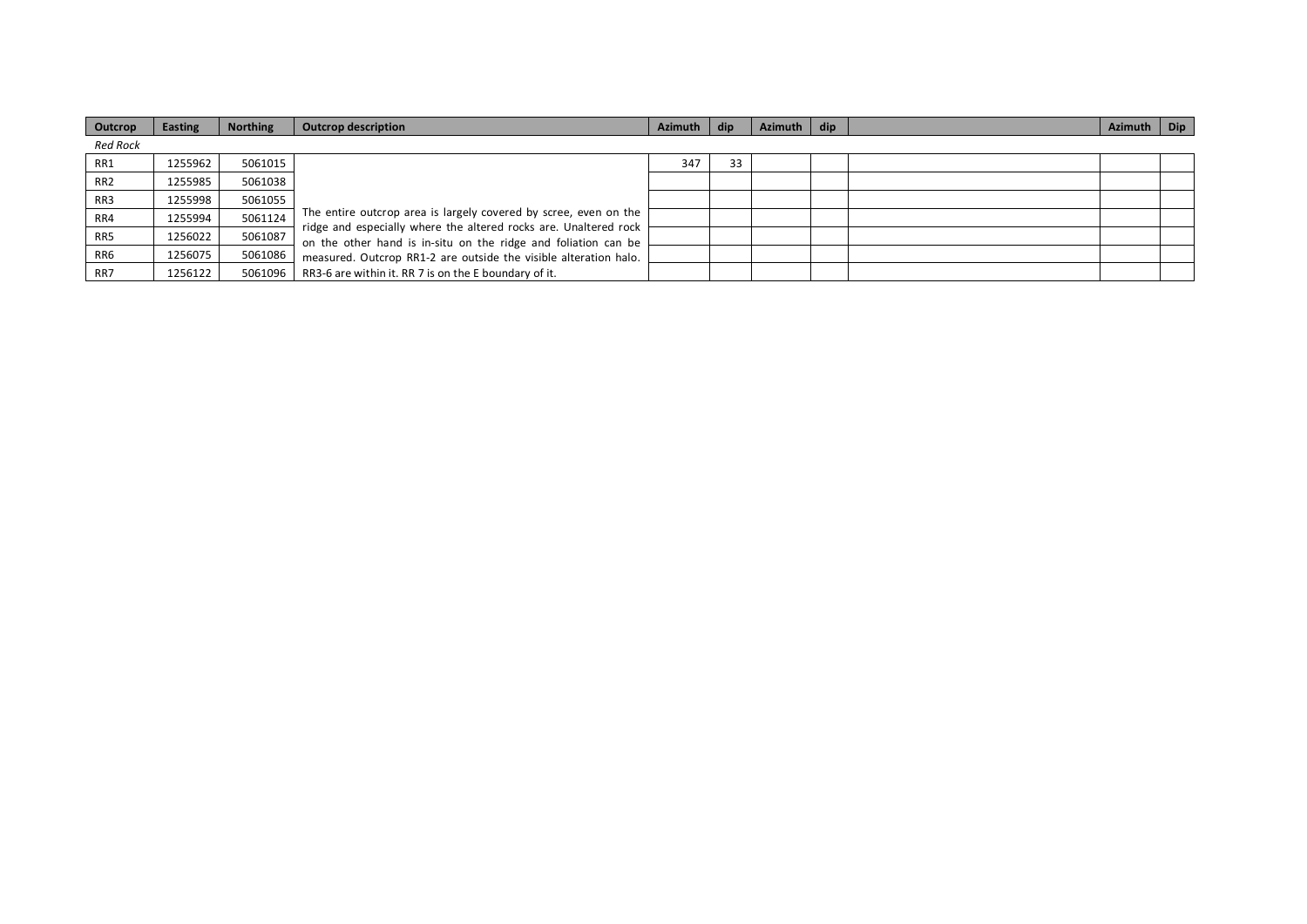**Appendix B-Samples** MOst of these samples were examined for textural and mineralogical features in hand specimen and thin section.

| Outcrop        | <b>Easting</b> | <b>Northing</b> | <b>Sample</b>    | <b>Sample description</b>                                                                                                                                                              | <b>SEM/MP</b> | <b>TE</b><br>in<br>minerals | Whole Rock<br>chemistry | <b>Stable</b><br>isotopes | Radiogenic<br>isotopes | <b>OU Number</b> |
|----------------|----------------|-----------------|------------------|----------------------------------------------------------------------------------------------------------------------------------------------------------------------------------------|---------------|-----------------------------|-------------------------|---------------------------|------------------------|------------------|
| B <sub>1</sub> | 1257733        | 5031784         | BUL-1            | Silicified breccia, not in situ                                                                                                                                                        | Y             |                             |                         | Y                         |                        | 85615            |
| <b>B2</b>      | 1257733        | 5031783         | BUL-2A           | Altered greyschist<br>Altered greyschist with fault breccia and                                                                                                                        | Y             |                             |                         | Y                         |                        | 85616            |
|                |                |                 | BUL-2B           | veins                                                                                                                                                                                  | Υ             | Υ                           |                         | Υ                         | Υ                      | 85617            |
|                |                |                 | BUL-2C           | Unaltered greyschist                                                                                                                                                                   | Y             |                             | Υ                       | Υ                         | Υ                      | 85618            |
| B <sub>3</sub> | 1257781        | 5031628         | BUL-3A           | Thick carbonate vein in fault                                                                                                                                                          |               |                             |                         | Y                         |                        | 85619            |
|                |                |                 | BUL-3B           | Vein carbonate in joint                                                                                                                                                                |               |                             |                         | Υ                         | Y                      | 85620            |
|                |                |                 | BUL-3C           | Partly altered greenschist. Not in-situ                                                                                                                                                |               | Υ                           | Υ                       | Υ                         | Υ                      | 85621            |
| <b>B4</b>      | 1257904        | 5031533         | BUL-4A           | Strongly sheared fault breccia                                                                                                                                                         |               |                             |                         | Y                         | Y                      | 85622            |
|                |                |                 | BUL-4B           | SE-NW trending fault filled with veins                                                                                                                                                 |               |                             |                         |                           |                        | 85623            |
|                |                |                 | BUL-4C           | Partly altered greenschist. Not in-situ                                                                                                                                                | Y             |                             | Y                       | Υ                         | Y                      | 85624            |
| C <sub>1</sub> | 1254407        | 5030890         | COP-1A           | Silicified breccia from the contact of the<br>cataclastic area and undeformed but<br>altered schist                                                                                    | Y             |                             |                         |                           |                        | 85625            |
|                |                |                 | COP-1B           | From silicified, Sb-impregnated breccia                                                                                                                                                |               |                             |                         |                           |                        | 85626            |
|                |                |                 | COP-1D           | altered greenschist with fissure                                                                                                                                                       | Υ             |                             |                         |                           |                        | 85627            |
|                |                |                 | COP-2D           | altered greenschist                                                                                                                                                                    | Y             |                             |                         |                           |                        | 85628            |
| C <sub>3</sub> | 1254433        | 5030864         | COP-2A           | Greyschist with kink folds and ankerite<br>alteration<br>Veined breccia from Copper Creek Fault.<br>One of the surfaces of the sample is a<br>polished fault surface and the veins are | Y             |                             |                         |                           |                        | 85629            |
|                |                |                 | COP-2B           | above it.                                                                                                                                                                              |               | Υ                           |                         | Υ                         | Υ                      | 85630            |
|                |                |                 | COP-2C           | Silicified breccia from Copper Creek fault                                                                                                                                             | Y             | Y                           |                         | Y                         | Y                      | 85631            |
| C <sub>4</sub> | 1254446        | 5030826         | COP-3A           | Fault breccia                                                                                                                                                                          |               |                             |                         | Y                         | Y                      | 85632            |
| N <sub>1</sub> | 1271535        | 5063155         | ND-1A            | Marble with miarolitic cavity                                                                                                                                                          | Y             | Υ                           |                         |                           |                        | 85633            |
|                |                |                 | $ND-1B$<br>ND-1D | Piece of diatreme breccia<br>Piece of diatreme breccia, with schist<br>fragment, strongly altered                                                                                      | Y             |                             |                         |                           |                        | 85634<br>85635   |

## SEM and MP were used for imaging and to obtain mineral chemistry.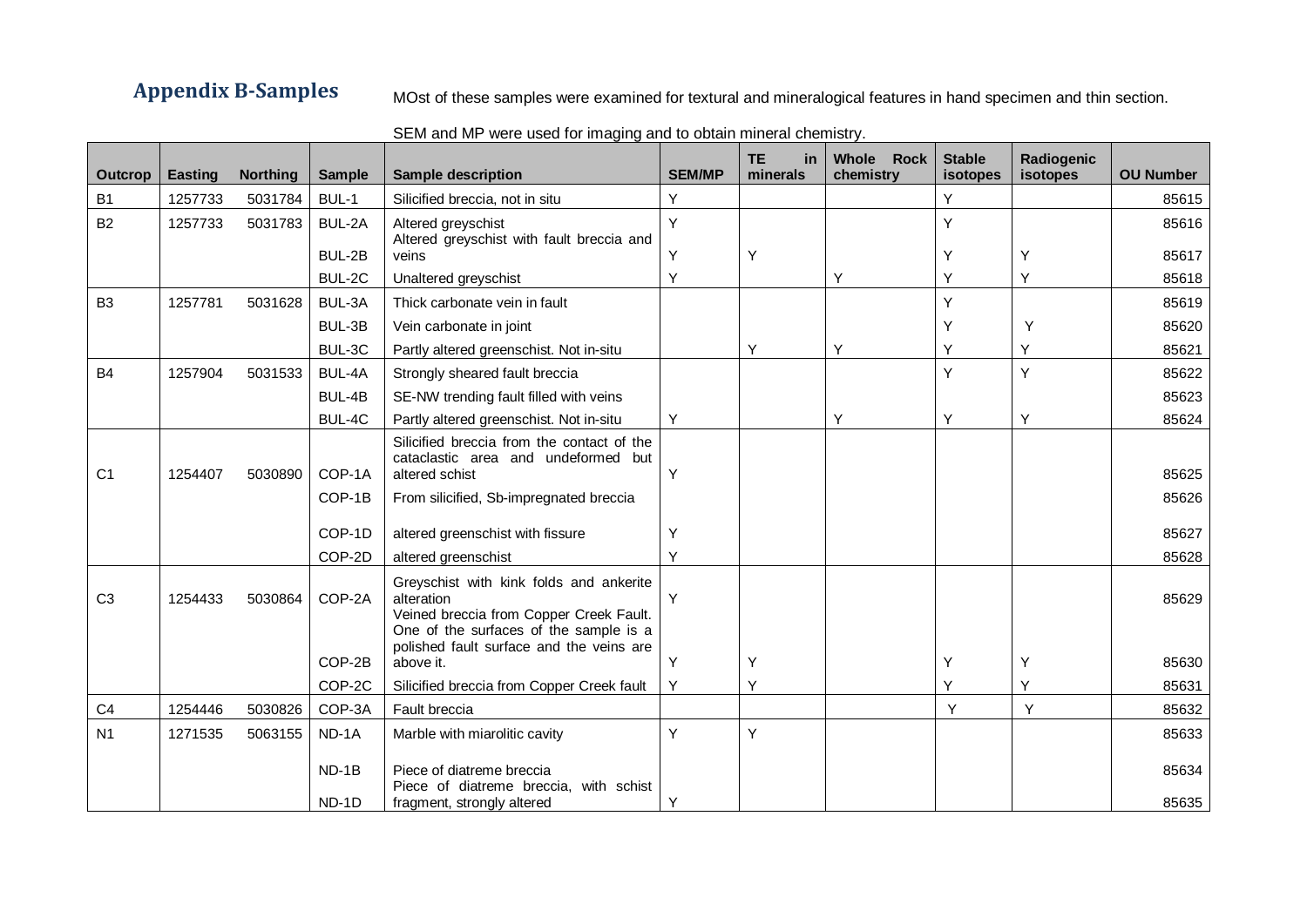| <b>Outcrop</b>   | <b>Easting</b> | Northing | <b>Sample</b>      | <b>Sample description</b>                                                                                       | <b>SEM/MP</b> | <b>TE</b><br><b>in</b><br>minerals | Whole<br><b>Rock</b><br>chemistry | <b>Stable</b><br>isotopes | Radiogenic<br>isotopes | <b>OU Number</b> |
|------------------|----------------|----------|--------------------|-----------------------------------------------------------------------------------------------------------------|---------------|------------------------------------|-----------------------------------|---------------------------|------------------------|------------------|
| N <sub>2</sub> a | 1271503        | 5063173  | ND-2E              | Greyschist                                                                                                      |               |                                    |                                   |                           |                        | 85637            |
| N <sub>2</sub> a | 1271459        | 5063197  | ND-2A              | Piece of diatreme breccia, from central<br>part of diatreme, with marble component                              | (Y)           |                                    |                                   |                           |                        | 85638            |
|                  |                |          | ND-2B              | Marble-component from the breccia                                                                               |               |                                    |                                   | Υ                         |                        | 85639            |
| N <sub>2c</sub>  | 1271388        | 5063227  | ND-3A              | Piece of diatreme breccia, from northern<br>border of diatreme                                                  | Y             |                                    |                                   |                           |                        | 85641            |
|                  |                |          | ND-3B              | Lamprophyre from Corner Dike.                                                                                   |               |                                    |                                   | Υ                         |                        | 85642            |
| N3               | 1271339        | 5063254  | ND-3C              | Lamprophyre about 50 m away from<br>diatreme, on grassy spur                                                    |               | Υ                                  |                                   | Υ                         | Y                      | 85643            |
| N <sub>3</sub> b | 1271339        | 5063254  | ND-3D              | Greyschist north of the diatreme                                                                                |               |                                    |                                   |                           |                        | 85644            |
| A <sub>1</sub>   | 1280157        | 5065097  | AD-1A              | Centre of quartz reef                                                                                           |               |                                    |                                   |                           |                        | 85645            |
|                  |                |          | $AD-1B$            | Contact of quartz reef to greyschist                                                                            | Y             | Y                                  |                                   | Υ                         |                        | 85646            |
|                  |                |          | $AD-1C$            | Altered greyschist                                                                                              | Υ             | Υ                                  |                                   | Υ                         |                        | 85647            |
|                  |                |          | AD-1C2             | Unaltered greyschist                                                                                            | Υ             | Υ                                  | Y                                 | Υ                         | Υ                      | 85648            |
| A1.3             | 1280166        | 5065108  | AD-1G              | Medium- grained<br>breccia<br>with<br>fine<br>grained portions                                                  |               |                                    |                                   |                           |                        | 85649            |
| A2               | 1280171        | 5065125  | AD-2A              | Little altered lamprophyre with ankerite-<br>filled veins and vesicle<br>Highly altered lamprophyre with sparry | Y             | Υ                                  |                                   | Υ                         | Υ                      | 85650            |
|                  |                |          | AD <sub>2</sub> B  | ankerite veins                                                                                                  |               | Υ                                  |                                   | Υ                         | Y                      | 85670            |
| AJ1              | 1280169        | 5065106  | ALT1.2             | Veins in greyschist block in the diatreme.                                                                      | Y             | Υ                                  |                                   | Y                         | Y                      | 85651            |
| AJ <sub>2</sub>  | 1280171        | 5065125  | ALT-2B             | Fine grained breccia                                                                                            |               | Υ                                  |                                   |                           |                        | 85653            |
|                  |                |          | ALT <sub>2</sub> C | Highly altered lamprophyre with sparry<br>veins and green xenolith.                                             | Y             | Υ                                  |                                   | Υ                         | Y                      | 85654            |
| AJ3              | 1280160        | 5065115  | ALT-3A             | Medium-grained breccia<br>From the same<br>Silicified breccia.<br>structure as AD1A, but c. 40 m further        |               |                                    |                                   |                           |                        | 85655            |
|                  |                |          | ALT-3B             | down the slope.                                                                                                 |               |                                    |                                   |                           |                        | 85656            |
| T <sub>1</sub>   | 1271396        | 5049804  | TP 1.3             | Silicified breccia                                                                                              | Y             | Υ                                  |                                   | Υ                         | Υ                      | 85657            |